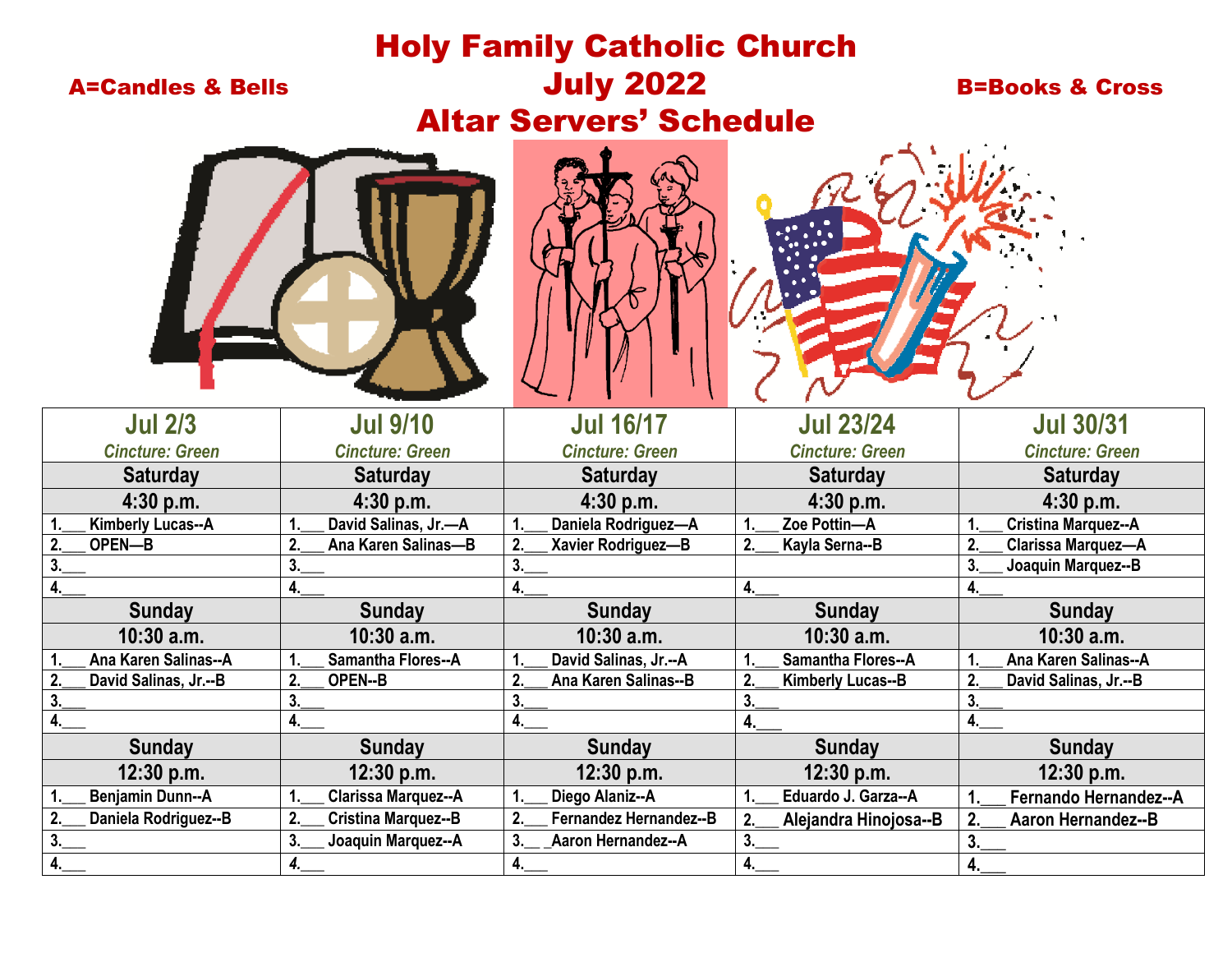# Holy Family Catholic Church A=Candles & Bells **August 2022** B=Books & Cross Altar Servers' Schedule





| <b>August 6/7</b>         | <b>August 13/14</b>         | <b>August 20/21</b>         | <b>August 27/28</b>        |
|---------------------------|-----------------------------|-----------------------------|----------------------------|
| <b>Cincture: Green</b>    | <b>Cincture: Green</b>      | <b>Cincture: Green</b>      | <b>Cincture: Green</b>     |
| <b>Saturday</b>           | <b>Saturday</b>             | <b>Saturday</b>             | <b>Saturday</b>            |
| 4:30 p.m.                 | $4:30$ p.m.                 | 4:30 p.m.                   | $4:30$ p.m.                |
| Zoe Pottin-B              | Xavier Rodriguez-A          | <b>Clarissa Marquez-A</b>   | Diego Alaniz--A            |
| Kayla Serna--A            | 2.<br>Daniela Rodriguez--B  | Joquin Marquez--A           | 2.<br><b>OPEN--B</b>       |
|                           | 3.                          |                             | 3.                         |
|                           | 4.                          |                             | 4.                         |
| <b>Sunday</b>             | <b>Sunday</b>               | <b>Sunday</b>               | <b>Sunday</b>              |
| $10:30$ a.m.              | $10:30$ a.m.                | $10:30$ a.m.                | $10:30$ a.m.               |
| <b>Samantha Flores--A</b> | Ana Karen Salinas-A         | Kimberly Lucas-A            | David Salinas, Jr.--A      |
| <b>Kimberly Lucas--B</b>  | David Salinas, Jr.--B<br>2. | Samantha Flores--B          | Ana Karen Salinas--B<br>2. |
|                           |                             |                             |                            |
|                           | 4.                          | 4.                          | 4.                         |
| <b>Sunday</b>             | <b>Sunday</b>               | <b>Sunday</b>               | <b>Sunday</b>              |
| 12:30 p.m.                | 12:30 p.m.                  | 12:30 p.m.                  | 12:30 p.m.                 |
| Alejandra Hinojosa--A     | Benjamin Dunn-B             | Aaron Hernandez--A          | Zoe Pottin--A              |
| Eduardo J. Garza--B       | Diego Alaniz--A<br>2.       | Fernando Hernandez--B<br>2. | 2.<br>Kayla Serna--B       |
| Daniela Rodriguez--B      | 3.<br>Cristina Marquez--B   | 3.                          | 3.<br>Clarissa Marquez--B  |
|                           | 4.                          | 4.                          | Joaquín Marquez--A<br>4.   |